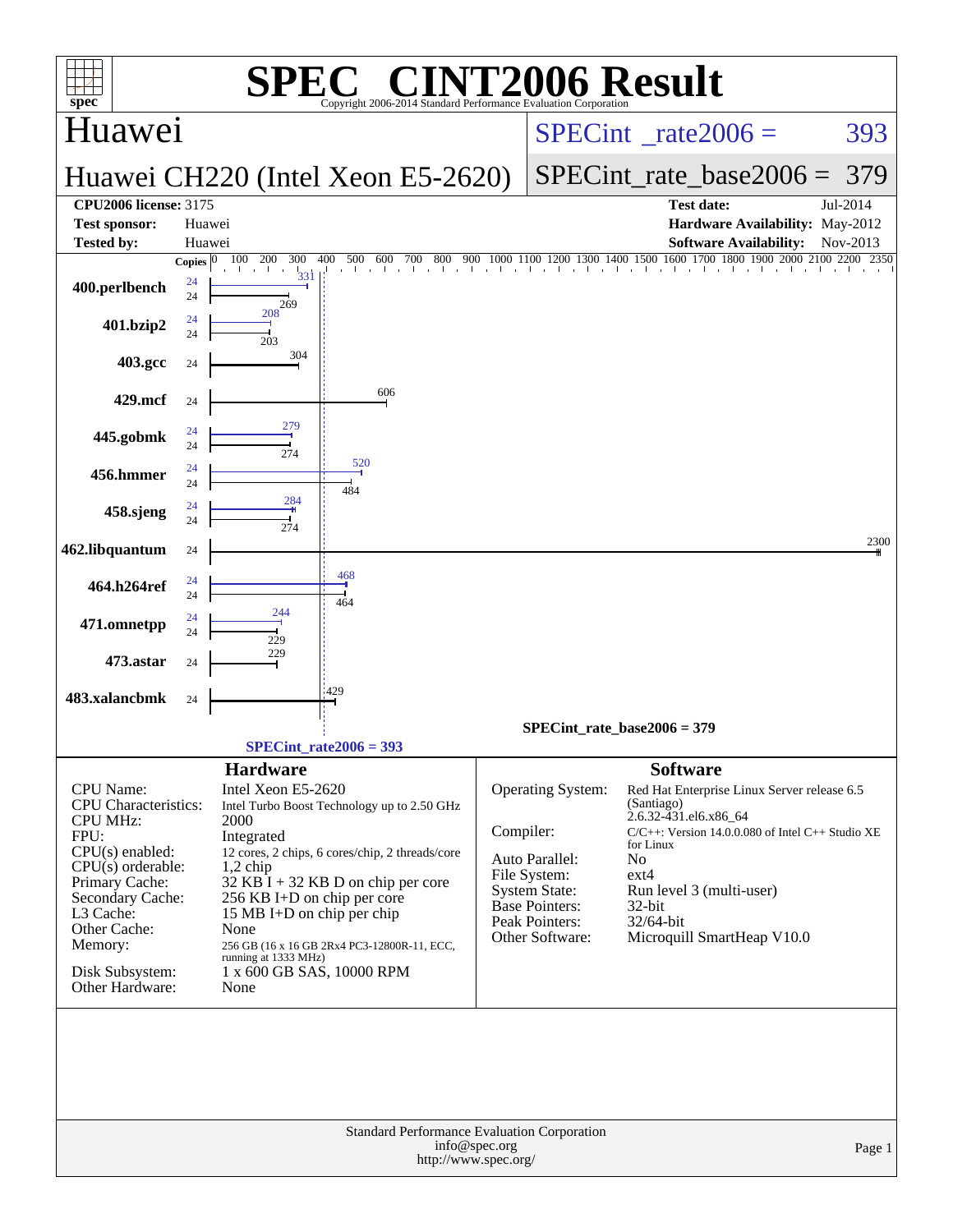

### Huawei

# SPECint rate $2006 = 393$

# Huawei CH220 (Intel Xeon E5-2620)

# [SPECint\\_rate\\_base2006 =](http://www.spec.org/auto/cpu2006/Docs/result-fields.html#SPECintratebase2006) 379

#### **[CPU2006 license:](http://www.spec.org/auto/cpu2006/Docs/result-fields.html#CPU2006license)** 3175 **[Test date:](http://www.spec.org/auto/cpu2006/Docs/result-fields.html#Testdate)** Jul-2014

**[Test sponsor:](http://www.spec.org/auto/cpu2006/Docs/result-fields.html#Testsponsor)** Huawei **[Hardware Availability:](http://www.spec.org/auto/cpu2006/Docs/result-fields.html#HardwareAvailability)** May-2012 **[Tested by:](http://www.spec.org/auto/cpu2006/Docs/result-fields.html#Testedby)** Huawei **[Software Availability:](http://www.spec.org/auto/cpu2006/Docs/result-fields.html#SoftwareAvailability)** Nov-2013

#### **[Results Table](http://www.spec.org/auto/cpu2006/Docs/result-fields.html#ResultsTable)**

|                    | <b>Base</b>   |                |       |                |                 |                                                                                                          |            | <b>Peak</b>   |                |              |                |              |                |              |
|--------------------|---------------|----------------|-------|----------------|-----------------|----------------------------------------------------------------------------------------------------------|------------|---------------|----------------|--------------|----------------|--------------|----------------|--------------|
| <b>Benchmark</b>   | <b>Copies</b> | <b>Seconds</b> | Ratio | <b>Seconds</b> | Ratio           | <b>Seconds</b>                                                                                           | Ratio      | <b>Copies</b> | <b>Seconds</b> | <b>Ratio</b> | <b>Seconds</b> | <b>Ratio</b> | <b>Seconds</b> | <b>Ratio</b> |
| 400.perlbench      | 24            | 874            | 268   | 871            | 2691            | 870                                                                                                      | <b>269</b> | 24            | 708            | 331          | 702            | 334          | 708            | 331          |
| 401.bzip2          | 24            | 1138           | 203   | 1138           | 203             | 1141                                                                                                     | 203        | 24            | 1113           | 208          | 1116           | 207          | 1113           | 208          |
| $403.\mathrm{gcc}$ | 24            | 639            | 302   | 635            | 304             | 634                                                                                                      | 305        | 24            | 639            | 302          | 635            | 304          | 634            | 305          |
| $429$ .mcf         | 24            | 361            | 606   | 361            | 606             | 361                                                                                                      | 606        | 24            | 361            | 606          | 361            | 606          | 361            | 606          |
| $445$ .gobmk       | 24            | 913            | 276   | 918            | 274             | 926                                                                                                      | 272        | 24            | 902            | 279          | 902            | 279          | 899            | 280          |
| 456.hmmer          | 24            | 462            | 484   | 463            | 484             | 461                                                                                                      | 486        | 24            | 431            | 520          | 431            | 520          | 429            | 522          |
| $458$ .sjeng       | 24            | 1061           | 274   | 1052           | 27 <sub>6</sub> | 1064                                                                                                     | 273        | 24            | 998            | 291          | 1036           | 280          | 1022           | 284          |
| 462.libquantum     | 24            | 216            | 2310  | 216            | 2300            | 217                                                                                                      | 2300       | 24            | 216            | 2310         | 216            | 2300         | 217            | 2300         |
| 464.h264ref        | 24            | 1140           | 466   | 1146           | 464             | 1148                                                                                                     | 463        | 24            | 1140           | 466          | 1135           | 468          | 1128           | 471          |
| 471.omnetpp        | 24            | 656            | 229   | 655            | 229             | 657                                                                                                      | 228        | 24            | 614            | 244          | 612            | 245          | 616            | 244          |
| $473$ . astar      | 24            | 736            | 229   | 742            | 227             | 735                                                                                                      | 229        | 24            | 736            | 229          | 742            | 227          | 735            | 229          |
| 483.xalancbmk      | 24            | 385            | 431   | 386            | 429             | 386                                                                                                      | 429        | 24            | 385            | 431          | 386            | 429          | 386            | 429          |
|                    |               |                |       |                |                 | Results appear in the order in which they were run. Bold underlined text indicates a median measurement. |            |               |                |              |                |              |                |              |

### **[Submit Notes](http://www.spec.org/auto/cpu2006/Docs/result-fields.html#SubmitNotes)**

 The numactl mechanism was used to bind copies to processors. The config file option 'submit' was used to generate numactl commands to bind each copy to a specific processor. For details, please see the config file.

### **[Operating System Notes](http://www.spec.org/auto/cpu2006/Docs/result-fields.html#OperatingSystemNotes)**

Stack size set to unlimited using "ulimit -s unlimited"

#### **[Platform Notes](http://www.spec.org/auto/cpu2006/Docs/result-fields.html#PlatformNotes)**

 BIOS configuration: Set Power Efficiency Mode to Custom Baseboard Management Controller used to adjust the fan speed to 100% Sysinfo program /spec14/config/sysinfo.rev6818 \$Rev: 6818 \$ \$Date:: 2012-07-17 #\$ e86d102572650a6e4d596a3cee98f191 running on SPECCPU Sun Jul 27 01:03:01 2014 This section contains SUT (System Under Test) info as seen by some common utilities. To remove or add to this section, see: <http://www.spec.org/cpu2006/Docs/config.html#sysinfo> From /proc/cpuinfo model name : Intel(R) Xeon(R) CPU E5-2620 0 @ 2.00GHz 2 "physical id"s (chips) 24 "processors" cores, siblings (Caution: counting these is hw and system dependent. The

following excerpts from /proc/cpuinfo might not be reliable. Use with Continued on next page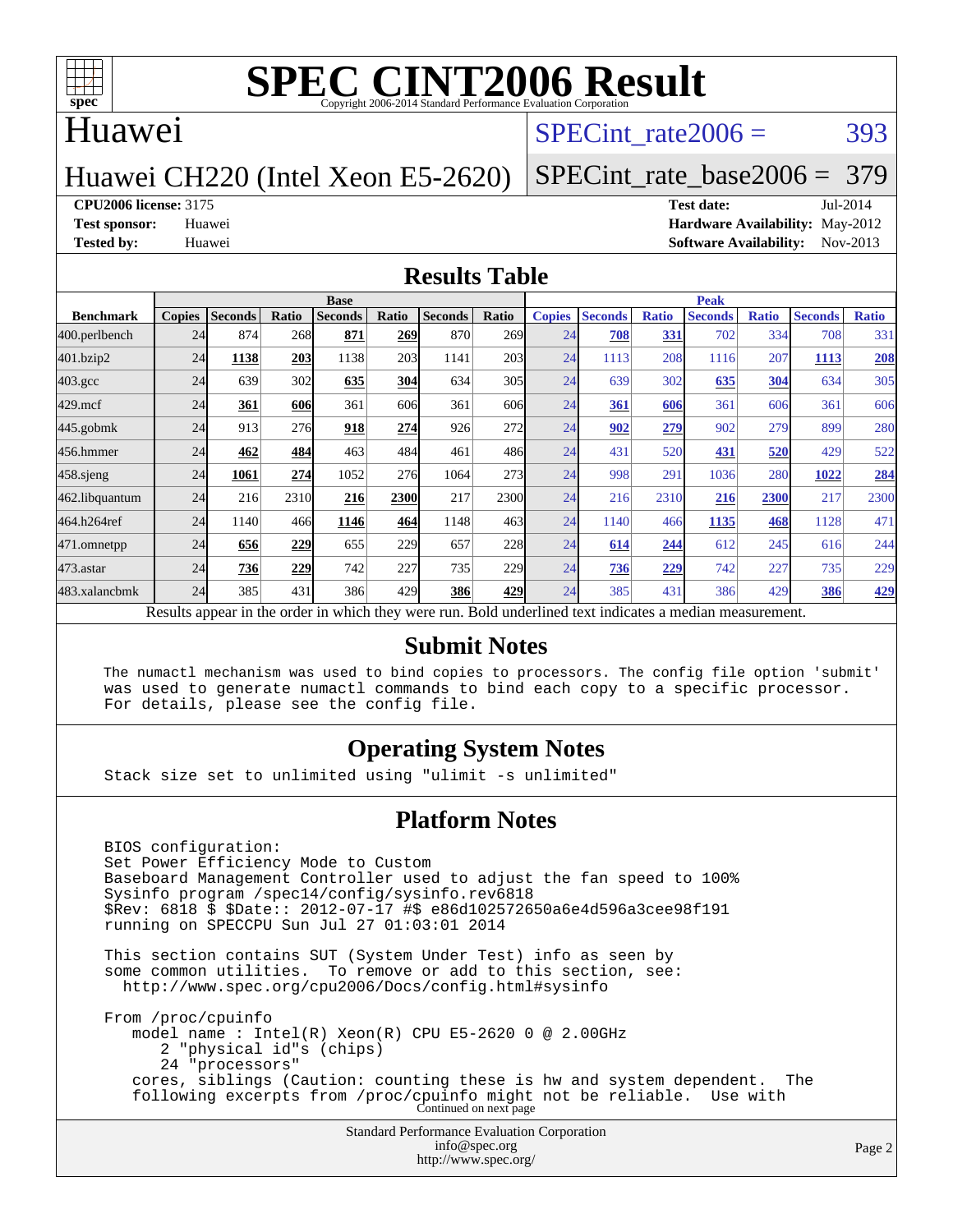

### Huawei

SPECint rate $2006 = 393$ 

# Huawei CH220 (Intel Xeon E5-2620)

[SPECint\\_rate\\_base2006 =](http://www.spec.org/auto/cpu2006/Docs/result-fields.html#SPECintratebase2006) 379 **[CPU2006 license:](http://www.spec.org/auto/cpu2006/Docs/result-fields.html#CPU2006license)** 3175 **[Test date:](http://www.spec.org/auto/cpu2006/Docs/result-fields.html#Testdate)** Jul-2014

**[Test sponsor:](http://www.spec.org/auto/cpu2006/Docs/result-fields.html#Testsponsor)** Huawei **[Hardware Availability:](http://www.spec.org/auto/cpu2006/Docs/result-fields.html#HardwareAvailability)** May-2012 **[Tested by:](http://www.spec.org/auto/cpu2006/Docs/result-fields.html#Testedby)** Huawei **[Software Availability:](http://www.spec.org/auto/cpu2006/Docs/result-fields.html#SoftwareAvailability)** Nov-2013

#### **[Platform Notes \(Continued\)](http://www.spec.org/auto/cpu2006/Docs/result-fields.html#PlatformNotes)**

 caution.) cpu cores : 6 siblings : 12 physical 0: cores 0 1 2 3 4 5 physical 1: cores 0 1 2 3 4 5 cache size : 15360 KB From /proc/meminfo MemTotal: 264478184 kB HugePages\_Total: 0<br>Hugepagesize: 2048 kB Hugepagesize: /usr/bin/lsb\_release -d Red Hat Enterprise Linux Server release 6.5 (Santiago) From /etc/\*release\* /etc/\*version\* redhat-release: Red Hat Enterprise Linux Server release 6.5 (Santiago) system-release: Red Hat Enterprise Linux Server release 6.5 (Santiago) system-release-cpe: cpe:/o:redhat:enterprise\_linux:6server:ga:server uname -a: Linux SPECCPU 2.6.32-431.el6.x86\_64 #1 SMP Sun Nov 10 22:19:54 EST 2013 x86\_64 x86\_64 x86\_64 GNU/Linux run-level 3 Jul 27 01:01 SPEC is set to: /spec14 Filesystem Type Size Used Avail Use% Mounted on<br>
/dev/sda2 ext4 543G 45G 471G 9% / 45G 471G Additional information from dmidecode: BIOS Insyde Corp. RMIBV379 03/19/2014 Memory: 16x Hynix HMT42GR7MFR4C-PB 16 GB 1333 MHz 2 rank 8x NO DIMM NO DIMM (End of data from sysinfo program)

#### **[General Notes](http://www.spec.org/auto/cpu2006/Docs/result-fields.html#GeneralNotes)**

Environment variables set by runspec before the start of the run: LD\_LIBRARY\_PATH = "/spec14/libs/32:/spec14/libs/64:/spec14/sh"

 Binaries compiled on a system with 1x Core i7-860 CPU + 8GB memory using RedHat EL 6.4 Transparent Huge Pages enabled with: echo always > /sys/kernel/mm/redhat\_transparent\_hugepage/enabled Filesystem page cache cleared with: echo 1> /proc/sys/vm/drop\_caches runspec command invoked through numactl i.e.: numactl --interleave=all runspec <etc>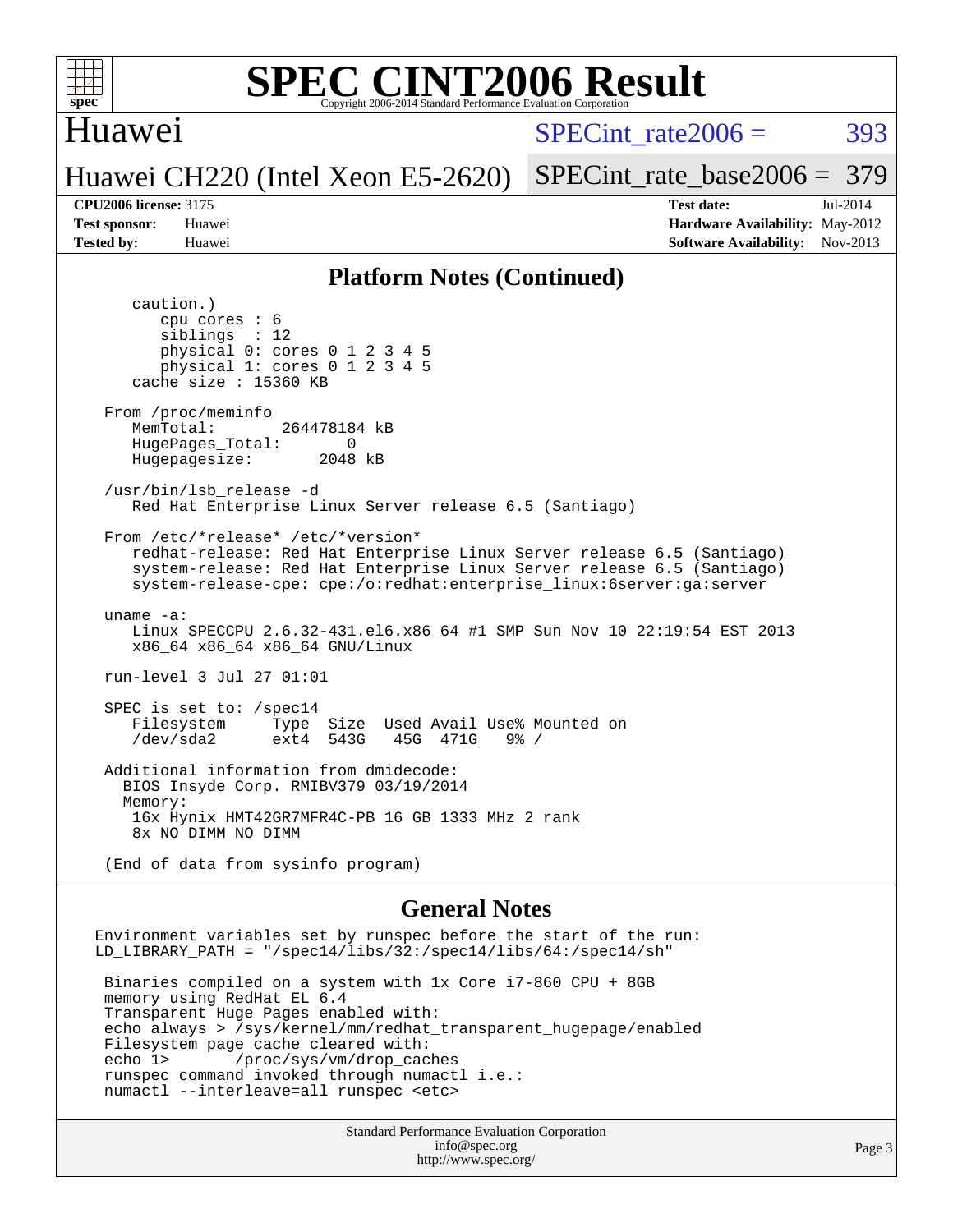

# Huawei

SPECint rate $2006 = 393$ 

### Huawei CH220 (Intel Xeon E5-2620)

[SPECint\\_rate\\_base2006 =](http://www.spec.org/auto/cpu2006/Docs/result-fields.html#SPECintratebase2006) 379 **[CPU2006 license:](http://www.spec.org/auto/cpu2006/Docs/result-fields.html#CPU2006license)** 3175 **[Test date:](http://www.spec.org/auto/cpu2006/Docs/result-fields.html#Testdate)** Jul-2014

**[Test sponsor:](http://www.spec.org/auto/cpu2006/Docs/result-fields.html#Testsponsor)** Huawei **[Hardware Availability:](http://www.spec.org/auto/cpu2006/Docs/result-fields.html#HardwareAvailability)** May-2012 **[Tested by:](http://www.spec.org/auto/cpu2006/Docs/result-fields.html#Testedby)** Huawei **[Software Availability:](http://www.spec.org/auto/cpu2006/Docs/result-fields.html#SoftwareAvailability)** Nov-2013

# **[Base Compiler Invocation](http://www.spec.org/auto/cpu2006/Docs/result-fields.html#BaseCompilerInvocation)**

[C benchmarks](http://www.spec.org/auto/cpu2006/Docs/result-fields.html#Cbenchmarks):  $\text{icc}$   $-\text{m32}$ 

[C++ benchmarks:](http://www.spec.org/auto/cpu2006/Docs/result-fields.html#CXXbenchmarks) [icpc -m32](http://www.spec.org/cpu2006/results/res2014q3/cpu2006-20140731-30710.flags.html#user_CXXbase_intel_icpc_4e5a5ef1a53fd332b3c49e69c3330699)

# **[Base Portability Flags](http://www.spec.org/auto/cpu2006/Docs/result-fields.html#BasePortabilityFlags)**

 400.perlbench: [-DSPEC\\_CPU\\_LINUX\\_IA32](http://www.spec.org/cpu2006/results/res2014q3/cpu2006-20140731-30710.flags.html#b400.perlbench_baseCPORTABILITY_DSPEC_CPU_LINUX_IA32) 462.libquantum: [-DSPEC\\_CPU\\_LINUX](http://www.spec.org/cpu2006/results/res2014q3/cpu2006-20140731-30710.flags.html#b462.libquantum_baseCPORTABILITY_DSPEC_CPU_LINUX) 483.xalancbmk: [-DSPEC\\_CPU\\_LINUX](http://www.spec.org/cpu2006/results/res2014q3/cpu2006-20140731-30710.flags.html#b483.xalancbmk_baseCXXPORTABILITY_DSPEC_CPU_LINUX)

# **[Base Optimization Flags](http://www.spec.org/auto/cpu2006/Docs/result-fields.html#BaseOptimizationFlags)**

[C benchmarks](http://www.spec.org/auto/cpu2006/Docs/result-fields.html#Cbenchmarks):

[-xSSE4.2](http://www.spec.org/cpu2006/results/res2014q3/cpu2006-20140731-30710.flags.html#user_CCbase_f-xSSE42_f91528193cf0b216347adb8b939d4107) [-ipo](http://www.spec.org/cpu2006/results/res2014q3/cpu2006-20140731-30710.flags.html#user_CCbase_f-ipo) [-O3](http://www.spec.org/cpu2006/results/res2014q3/cpu2006-20140731-30710.flags.html#user_CCbase_f-O3) [-no-prec-div](http://www.spec.org/cpu2006/results/res2014q3/cpu2006-20140731-30710.flags.html#user_CCbase_f-no-prec-div) [-opt-prefetch](http://www.spec.org/cpu2006/results/res2014q3/cpu2006-20140731-30710.flags.html#user_CCbase_f-opt-prefetch) [-opt-mem-layout-trans=3](http://www.spec.org/cpu2006/results/res2014q3/cpu2006-20140731-30710.flags.html#user_CCbase_f-opt-mem-layout-trans_a7b82ad4bd7abf52556d4961a2ae94d5)

[C++ benchmarks:](http://www.spec.org/auto/cpu2006/Docs/result-fields.html#CXXbenchmarks)

[-xSSE4.2](http://www.spec.org/cpu2006/results/res2014q3/cpu2006-20140731-30710.flags.html#user_CXXbase_f-xSSE42_f91528193cf0b216347adb8b939d4107) [-ipo](http://www.spec.org/cpu2006/results/res2014q3/cpu2006-20140731-30710.flags.html#user_CXXbase_f-ipo) [-O3](http://www.spec.org/cpu2006/results/res2014q3/cpu2006-20140731-30710.flags.html#user_CXXbase_f-O3) [-no-prec-div](http://www.spec.org/cpu2006/results/res2014q3/cpu2006-20140731-30710.flags.html#user_CXXbase_f-no-prec-div) [-opt-prefetch](http://www.spec.org/cpu2006/results/res2014q3/cpu2006-20140731-30710.flags.html#user_CXXbase_f-opt-prefetch) [-opt-mem-layout-trans=3](http://www.spec.org/cpu2006/results/res2014q3/cpu2006-20140731-30710.flags.html#user_CXXbase_f-opt-mem-layout-trans_a7b82ad4bd7abf52556d4961a2ae94d5) [-Wl,-z,muldefs](http://www.spec.org/cpu2006/results/res2014q3/cpu2006-20140731-30710.flags.html#user_CXXbase_link_force_multiple1_74079c344b956b9658436fd1b6dd3a8a) [-L/sh -lsmartheap](http://www.spec.org/cpu2006/results/res2014q3/cpu2006-20140731-30710.flags.html#user_CXXbase_SmartHeap_32f6c82aa1ed9c52345d30cf6e4a0499)

## **[Base Other Flags](http://www.spec.org/auto/cpu2006/Docs/result-fields.html#BaseOtherFlags)**

[C benchmarks](http://www.spec.org/auto/cpu2006/Docs/result-fields.html#Cbenchmarks):

403.gcc: [-Dalloca=\\_alloca](http://www.spec.org/cpu2006/results/res2014q3/cpu2006-20140731-30710.flags.html#b403.gcc_baseEXTRA_CFLAGS_Dalloca_be3056838c12de2578596ca5467af7f3)

# **[Peak Compiler Invocation](http://www.spec.org/auto/cpu2006/Docs/result-fields.html#PeakCompilerInvocation)**

[C benchmarks \(except as noted below\)](http://www.spec.org/auto/cpu2006/Docs/result-fields.html#Cbenchmarksexceptasnotedbelow): [icc -m32](http://www.spec.org/cpu2006/results/res2014q3/cpu2006-20140731-30710.flags.html#user_CCpeak_intel_icc_5ff4a39e364c98233615fdd38438c6f2) 400.perlbench: [icc -m64](http://www.spec.org/cpu2006/results/res2014q3/cpu2006-20140731-30710.flags.html#user_peakCCLD400_perlbench_intel_icc_64bit_bda6cc9af1fdbb0edc3795bac97ada53) 401.bzip2: [icc -m64](http://www.spec.org/cpu2006/results/res2014q3/cpu2006-20140731-30710.flags.html#user_peakCCLD401_bzip2_intel_icc_64bit_bda6cc9af1fdbb0edc3795bac97ada53)

456.hmmer: [icc -m64](http://www.spec.org/cpu2006/results/res2014q3/cpu2006-20140731-30710.flags.html#user_peakCCLD456_hmmer_intel_icc_64bit_bda6cc9af1fdbb0edc3795bac97ada53)

458.sjeng: [icc -m64](http://www.spec.org/cpu2006/results/res2014q3/cpu2006-20140731-30710.flags.html#user_peakCCLD458_sjeng_intel_icc_64bit_bda6cc9af1fdbb0edc3795bac97ada53)

```
C++ benchmarks: 
    icpc -m32
```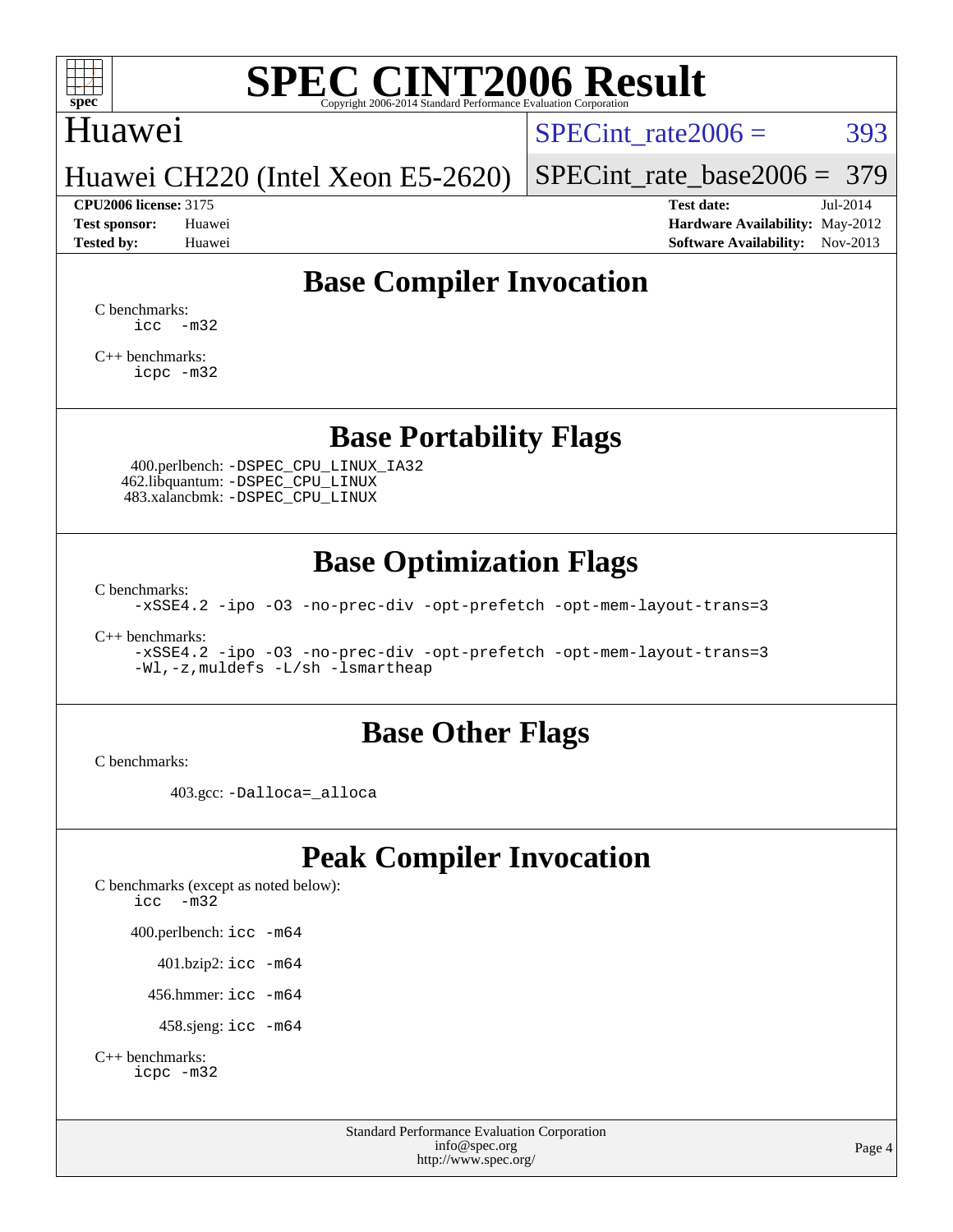

# Huawei

SPECint rate $2006 = 393$ 

Huawei CH220 (Intel Xeon E5-2620)

[SPECint\\_rate\\_base2006 =](http://www.spec.org/auto/cpu2006/Docs/result-fields.html#SPECintratebase2006) 379

**[CPU2006 license:](http://www.spec.org/auto/cpu2006/Docs/result-fields.html#CPU2006license)** 3175 **[Test date:](http://www.spec.org/auto/cpu2006/Docs/result-fields.html#Testdate)** Jul-2014 **[Test sponsor:](http://www.spec.org/auto/cpu2006/Docs/result-fields.html#Testsponsor)** Huawei **[Hardware Availability:](http://www.spec.org/auto/cpu2006/Docs/result-fields.html#HardwareAvailability)** May-2012 **[Tested by:](http://www.spec.org/auto/cpu2006/Docs/result-fields.html#Testedby)** Huawei **[Software Availability:](http://www.spec.org/auto/cpu2006/Docs/result-fields.html#SoftwareAvailability)** Nov-2013

# **[Peak Portability Flags](http://www.spec.org/auto/cpu2006/Docs/result-fields.html#PeakPortabilityFlags)**

 400.perlbench: [-DSPEC\\_CPU\\_LP64](http://www.spec.org/cpu2006/results/res2014q3/cpu2006-20140731-30710.flags.html#b400.perlbench_peakCPORTABILITY_DSPEC_CPU_LP64) [-DSPEC\\_CPU\\_LINUX\\_X64](http://www.spec.org/cpu2006/results/res2014q3/cpu2006-20140731-30710.flags.html#b400.perlbench_peakCPORTABILITY_DSPEC_CPU_LINUX_X64) 401.bzip2: [-DSPEC\\_CPU\\_LP64](http://www.spec.org/cpu2006/results/res2014q3/cpu2006-20140731-30710.flags.html#suite_peakCPORTABILITY401_bzip2_DSPEC_CPU_LP64) 456.hmmer: [-DSPEC\\_CPU\\_LP64](http://www.spec.org/cpu2006/results/res2014q3/cpu2006-20140731-30710.flags.html#suite_peakCPORTABILITY456_hmmer_DSPEC_CPU_LP64) 458.sjeng: [-DSPEC\\_CPU\\_LP64](http://www.spec.org/cpu2006/results/res2014q3/cpu2006-20140731-30710.flags.html#suite_peakCPORTABILITY458_sjeng_DSPEC_CPU_LP64) 462.libquantum: [-DSPEC\\_CPU\\_LINUX](http://www.spec.org/cpu2006/results/res2014q3/cpu2006-20140731-30710.flags.html#b462.libquantum_peakCPORTABILITY_DSPEC_CPU_LINUX) 483.xalancbmk: [-DSPEC\\_CPU\\_LINUX](http://www.spec.org/cpu2006/results/res2014q3/cpu2006-20140731-30710.flags.html#b483.xalancbmk_peakCXXPORTABILITY_DSPEC_CPU_LINUX)

# **[Peak Optimization Flags](http://www.spec.org/auto/cpu2006/Docs/result-fields.html#PeakOptimizationFlags)**

[C benchmarks](http://www.spec.org/auto/cpu2006/Docs/result-fields.html#Cbenchmarks):

 400.perlbench: [-xSSE4.2](http://www.spec.org/cpu2006/results/res2014q3/cpu2006-20140731-30710.flags.html#user_peakPASS2_CFLAGSPASS2_LDCFLAGS400_perlbench_f-xSSE42_f91528193cf0b216347adb8b939d4107)(pass 2) [-prof-gen](http://www.spec.org/cpu2006/results/res2014q3/cpu2006-20140731-30710.flags.html#user_peakPASS1_CFLAGSPASS1_LDCFLAGS400_perlbench_prof_gen_e43856698f6ca7b7e442dfd80e94a8fc)(pass 1) [-ipo](http://www.spec.org/cpu2006/results/res2014q3/cpu2006-20140731-30710.flags.html#user_peakPASS2_CFLAGSPASS2_LDCFLAGS400_perlbench_f-ipo)(pass 2) [-O3](http://www.spec.org/cpu2006/results/res2014q3/cpu2006-20140731-30710.flags.html#user_peakPASS2_CFLAGSPASS2_LDCFLAGS400_perlbench_f-O3)(pass 2) [-no-prec-div](http://www.spec.org/cpu2006/results/res2014q3/cpu2006-20140731-30710.flags.html#user_peakPASS2_CFLAGSPASS2_LDCFLAGS400_perlbench_f-no-prec-div)(pass 2) [-prof-use](http://www.spec.org/cpu2006/results/res2014q3/cpu2006-20140731-30710.flags.html#user_peakPASS2_CFLAGSPASS2_LDCFLAGS400_perlbench_prof_use_bccf7792157ff70d64e32fe3e1250b55)(pass 2) [-auto-ilp32](http://www.spec.org/cpu2006/results/res2014q3/cpu2006-20140731-30710.flags.html#user_peakCOPTIMIZE400_perlbench_f-auto-ilp32)  $401.bzip2: -xSSE4.2(pass 2) -prof-qen(pass 1) -ipo(pass 2)$  $401.bzip2: -xSSE4.2(pass 2) -prof-qen(pass 1) -ipo(pass 2)$  $401.bzip2: -xSSE4.2(pass 2) -prof-qen(pass 1) -ipo(pass 2)$  $401.bzip2: -xSSE4.2(pass 2) -prof-qen(pass 1) -ipo(pass 2)$  $401.bzip2: -xSSE4.2(pass 2) -prof-qen(pass 1) -ipo(pass 2)$ [-O3](http://www.spec.org/cpu2006/results/res2014q3/cpu2006-20140731-30710.flags.html#user_peakPASS2_CFLAGSPASS2_LDCFLAGS401_bzip2_f-O3)(pass 2) [-no-prec-div](http://www.spec.org/cpu2006/results/res2014q3/cpu2006-20140731-30710.flags.html#user_peakPASS2_CFLAGSPASS2_LDCFLAGS401_bzip2_f-no-prec-div)(pass 2) [-prof-use](http://www.spec.org/cpu2006/results/res2014q3/cpu2006-20140731-30710.flags.html#user_peakPASS2_CFLAGSPASS2_LDCFLAGS401_bzip2_prof_use_bccf7792157ff70d64e32fe3e1250b55)(pass 2) [-opt-prefetch](http://www.spec.org/cpu2006/results/res2014q3/cpu2006-20140731-30710.flags.html#user_peakCOPTIMIZE401_bzip2_f-opt-prefetch) [-auto-ilp32](http://www.spec.org/cpu2006/results/res2014q3/cpu2006-20140731-30710.flags.html#user_peakCOPTIMIZE401_bzip2_f-auto-ilp32) [-ansi-alias](http://www.spec.org/cpu2006/results/res2014q3/cpu2006-20140731-30710.flags.html#user_peakCOPTIMIZE401_bzip2_f-ansi-alias)  $403.\text{sec: basepeak}$  = yes 429.mcf: basepeak = yes 445.gobmk: [-xSSE4.2](http://www.spec.org/cpu2006/results/res2014q3/cpu2006-20140731-30710.flags.html#user_peakPASS2_CFLAGSPASS2_LDCFLAGS445_gobmk_f-xSSE42_f91528193cf0b216347adb8b939d4107)(pass 2) [-prof-gen](http://www.spec.org/cpu2006/results/res2014q3/cpu2006-20140731-30710.flags.html#user_peakPASS1_CFLAGSPASS1_LDCFLAGS445_gobmk_prof_gen_e43856698f6ca7b7e442dfd80e94a8fc)(pass 1) [-prof-use](http://www.spec.org/cpu2006/results/res2014q3/cpu2006-20140731-30710.flags.html#user_peakPASS2_CFLAGSPASS2_LDCFLAGS445_gobmk_prof_use_bccf7792157ff70d64e32fe3e1250b55)(pass 2) [-ansi-alias](http://www.spec.org/cpu2006/results/res2014q3/cpu2006-20140731-30710.flags.html#user_peakCOPTIMIZE445_gobmk_f-ansi-alias) [-opt-mem-layout-trans=3](http://www.spec.org/cpu2006/results/res2014q3/cpu2006-20140731-30710.flags.html#user_peakCOPTIMIZE445_gobmk_f-opt-mem-layout-trans_a7b82ad4bd7abf52556d4961a2ae94d5) 456.hmmer: [-xSSE4.2](http://www.spec.org/cpu2006/results/res2014q3/cpu2006-20140731-30710.flags.html#user_peakCOPTIMIZE456_hmmer_f-xSSE42_f91528193cf0b216347adb8b939d4107) [-ipo](http://www.spec.org/cpu2006/results/res2014q3/cpu2006-20140731-30710.flags.html#user_peakCOPTIMIZE456_hmmer_f-ipo) [-O3](http://www.spec.org/cpu2006/results/res2014q3/cpu2006-20140731-30710.flags.html#user_peakCOPTIMIZE456_hmmer_f-O3) [-no-prec-div](http://www.spec.org/cpu2006/results/res2014q3/cpu2006-20140731-30710.flags.html#user_peakCOPTIMIZE456_hmmer_f-no-prec-div) [-unroll2](http://www.spec.org/cpu2006/results/res2014q3/cpu2006-20140731-30710.flags.html#user_peakCOPTIMIZE456_hmmer_f-unroll_784dae83bebfb236979b41d2422d7ec2) [-auto-ilp32](http://www.spec.org/cpu2006/results/res2014q3/cpu2006-20140731-30710.flags.html#user_peakCOPTIMIZE456_hmmer_f-auto-ilp32) 458.sjeng: [-xSSE4.2](http://www.spec.org/cpu2006/results/res2014q3/cpu2006-20140731-30710.flags.html#user_peakPASS2_CFLAGSPASS2_LDCFLAGS458_sjeng_f-xSSE42_f91528193cf0b216347adb8b939d4107)(pass 2) [-prof-gen](http://www.spec.org/cpu2006/results/res2014q3/cpu2006-20140731-30710.flags.html#user_peakPASS1_CFLAGSPASS1_LDCFLAGS458_sjeng_prof_gen_e43856698f6ca7b7e442dfd80e94a8fc)(pass 1) [-ipo](http://www.spec.org/cpu2006/results/res2014q3/cpu2006-20140731-30710.flags.html#user_peakPASS2_CFLAGSPASS2_LDCFLAGS458_sjeng_f-ipo)(pass 2) [-O3](http://www.spec.org/cpu2006/results/res2014q3/cpu2006-20140731-30710.flags.html#user_peakPASS2_CFLAGSPASS2_LDCFLAGS458_sjeng_f-O3)(pass 2) [-no-prec-div](http://www.spec.org/cpu2006/results/res2014q3/cpu2006-20140731-30710.flags.html#user_peakPASS2_CFLAGSPASS2_LDCFLAGS458_sjeng_f-no-prec-div)(pass 2) [-prof-use](http://www.spec.org/cpu2006/results/res2014q3/cpu2006-20140731-30710.flags.html#user_peakPASS2_CFLAGSPASS2_LDCFLAGS458_sjeng_prof_use_bccf7792157ff70d64e32fe3e1250b55)(pass 2) [-unroll4](http://www.spec.org/cpu2006/results/res2014q3/cpu2006-20140731-30710.flags.html#user_peakCOPTIMIZE458_sjeng_f-unroll_4e5e4ed65b7fd20bdcd365bec371b81f) [-auto-ilp32](http://www.spec.org/cpu2006/results/res2014q3/cpu2006-20140731-30710.flags.html#user_peakCOPTIMIZE458_sjeng_f-auto-ilp32)  $462$ .libquantum: basepeak = yes 464.h264ref: [-xSSE4.2](http://www.spec.org/cpu2006/results/res2014q3/cpu2006-20140731-30710.flags.html#user_peakPASS2_CFLAGSPASS2_LDCFLAGS464_h264ref_f-xSSE42_f91528193cf0b216347adb8b939d4107)(pass 2) [-prof-gen](http://www.spec.org/cpu2006/results/res2014q3/cpu2006-20140731-30710.flags.html#user_peakPASS1_CFLAGSPASS1_LDCFLAGS464_h264ref_prof_gen_e43856698f6ca7b7e442dfd80e94a8fc)(pass 1) [-ipo](http://www.spec.org/cpu2006/results/res2014q3/cpu2006-20140731-30710.flags.html#user_peakPASS2_CFLAGSPASS2_LDCFLAGS464_h264ref_f-ipo)(pass 2) [-O3](http://www.spec.org/cpu2006/results/res2014q3/cpu2006-20140731-30710.flags.html#user_peakPASS2_CFLAGSPASS2_LDCFLAGS464_h264ref_f-O3)(pass 2) [-no-prec-div](http://www.spec.org/cpu2006/results/res2014q3/cpu2006-20140731-30710.flags.html#user_peakPASS2_CFLAGSPASS2_LDCFLAGS464_h264ref_f-no-prec-div)(pass 2) [-prof-use](http://www.spec.org/cpu2006/results/res2014q3/cpu2006-20140731-30710.flags.html#user_peakPASS2_CFLAGSPASS2_LDCFLAGS464_h264ref_prof_use_bccf7792157ff70d64e32fe3e1250b55)(pass 2) [-unroll2](http://www.spec.org/cpu2006/results/res2014q3/cpu2006-20140731-30710.flags.html#user_peakCOPTIMIZE464_h264ref_f-unroll_784dae83bebfb236979b41d2422d7ec2) [-ansi-alias](http://www.spec.org/cpu2006/results/res2014q3/cpu2006-20140731-30710.flags.html#user_peakCOPTIMIZE464_h264ref_f-ansi-alias)

[C++ benchmarks:](http://www.spec.org/auto/cpu2006/Docs/result-fields.html#CXXbenchmarks)

 471.omnetpp: [-xSSE4.2](http://www.spec.org/cpu2006/results/res2014q3/cpu2006-20140731-30710.flags.html#user_peakPASS2_CXXFLAGSPASS2_LDCXXFLAGS471_omnetpp_f-xSSE42_f91528193cf0b216347adb8b939d4107)(pass 2) [-prof-gen](http://www.spec.org/cpu2006/results/res2014q3/cpu2006-20140731-30710.flags.html#user_peakPASS1_CXXFLAGSPASS1_LDCXXFLAGS471_omnetpp_prof_gen_e43856698f6ca7b7e442dfd80e94a8fc)(pass 1) [-ipo](http://www.spec.org/cpu2006/results/res2014q3/cpu2006-20140731-30710.flags.html#user_peakPASS2_CXXFLAGSPASS2_LDCXXFLAGS471_omnetpp_f-ipo)(pass 2) [-O3](http://www.spec.org/cpu2006/results/res2014q3/cpu2006-20140731-30710.flags.html#user_peakPASS2_CXXFLAGSPASS2_LDCXXFLAGS471_omnetpp_f-O3)(pass 2) [-no-prec-div](http://www.spec.org/cpu2006/results/res2014q3/cpu2006-20140731-30710.flags.html#user_peakPASS2_CXXFLAGSPASS2_LDCXXFLAGS471_omnetpp_f-no-prec-div)(pass 2) [-prof-use](http://www.spec.org/cpu2006/results/res2014q3/cpu2006-20140731-30710.flags.html#user_peakPASS2_CXXFLAGSPASS2_LDCXXFLAGS471_omnetpp_prof_use_bccf7792157ff70d64e32fe3e1250b55)(pass 2) [-ansi-alias](http://www.spec.org/cpu2006/results/res2014q3/cpu2006-20140731-30710.flags.html#user_peakCXXOPTIMIZE471_omnetpp_f-ansi-alias) [-opt-ra-region-strategy=block](http://www.spec.org/cpu2006/results/res2014q3/cpu2006-20140731-30710.flags.html#user_peakCXXOPTIMIZE471_omnetpp_f-opt-ra-region-strategy_a0a37c372d03933b2a18d4af463c1f69) [-Wl,-z,muldefs](http://www.spec.org/cpu2006/results/res2014q3/cpu2006-20140731-30710.flags.html#user_peakEXTRA_LDFLAGS471_omnetpp_link_force_multiple1_74079c344b956b9658436fd1b6dd3a8a) [-L/sh -lsmartheap](http://www.spec.org/cpu2006/results/res2014q3/cpu2006-20140731-30710.flags.html#user_peakEXTRA_LIBS471_omnetpp_SmartHeap_32f6c82aa1ed9c52345d30cf6e4a0499)

473.astar: basepeak = yes

Continued on next page